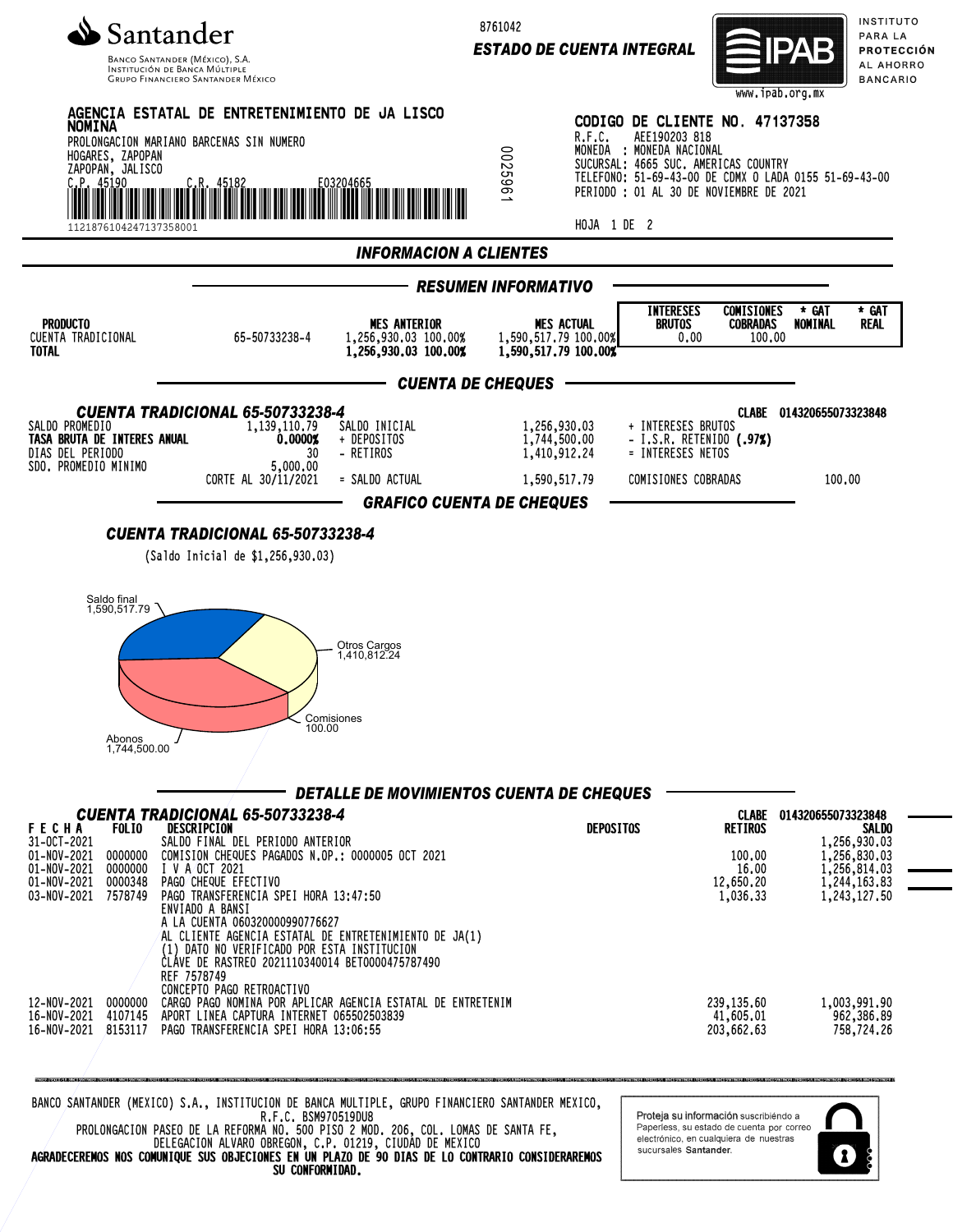

8761042

### *ESTADO DE CUENTA INTEGRAL*

BANCO SANTANDER (MÉXICO), S.A. INSTITUCIÓN DE BANCA MÚLTIPLE<br>INSTITUCIÓN DE BANCA MÚLTIPLE<br>GRUPO FINANCIERO SANTANDER MÉXICO

| <b>FECHA</b>                                                                           | <b>FOLIO</b>                                                   | DESCRIPCION                                                                                                                                                                                                                                                                                                                                                                                                                                             | <b>DEPOSITOS</b> | <b>RETIROS</b>                                               | <b>SALDO</b>                                                                        |
|----------------------------------------------------------------------------------------|----------------------------------------------------------------|---------------------------------------------------------------------------------------------------------------------------------------------------------------------------------------------------------------------------------------------------------------------------------------------------------------------------------------------------------------------------------------------------------------------------------------------------------|------------------|--------------------------------------------------------------|-------------------------------------------------------------------------------------|
| 16-NOV-2021 8153118                                                                    |                                                                | ENVIADO A BANSI<br>A LA CUENTA 060320000990776627<br>AL CLIENTE AGENCIA ESTATAL DE ENTRETENIMIENTO DE JA(1)<br>(1) DATO NO VERIFICADO POR ESTA INSTITUCION<br>CLAVE DE RASTREO 2021111640014 BET0000481531170<br>REF 8153117<br>CONCEPTO PENSIONES 1RA Q NOV 21<br>PAGO TRANSFERENCIA SPEI HORA 13:06:55<br>ENVIADO A BANAMEX                                                                                                                           |                  | 9,425.73                                                     | 749,298.53                                                                          |
| 16-NOV-2021<br>17-NOV-2021<br>17-NOV-2021<br>17-NOV-2021<br>17-NOV-2021<br>25-NOV-2021 | 0000352<br>0000354<br>0000353<br>0000351<br>4661243<br>0000000 | A LA CUENTA 002180087005319970<br>AL CLIENTE BANAMEX FIDEICOMISO SEDAR (1)<br>(1) DATO NO VERIFICADO POR ESTA INSTITUCION<br>ČLÁVE DE RASTREO 2021111640014 BET0000481531180<br>REF 8153118<br>CONCEPTO 75583<br>PAGO CHEQUE EFECTIVO<br>PGO CHEQUE OTRAS INSTITUCIONES 0440585 RFC EARE741007KH5<br>PAGO CHEQUE EFECTIVO<br>PAGO CHEQUE EFECTIVO<br>CGO IMPTO FED TRANSF ELECT 04213LLX630033043457<br>ABONO TRANSFERENCIA ENLACE TRASPASO PARA NOMINA | 1,744,500.00     | 4,249.40<br>27,172.20<br>4,249.20<br>11,873.20<br>237,407.00 | 745,049.13<br>717,876.93<br>713,627.73<br>701,754.53<br>464, 347.53<br>2,208,847.53 |
| 29-NOV-2021 7230303                                                                    |                                                                | PAGO TRANSFERENCIA SPEI HORA 09:54:04                                                                                                                                                                                                                                                                                                                                                                                                                   |                  | 51,767.51                                                    | 2,157,080.02                                                                        |
| 29-NOV-2021<br>29-NOV-2021                                                             | 0000000<br>8053587                                             | ENVIADO A BBVA BANCOMER<br>A LA CUENTA 012320001090879235<br>AL CLIENTE TOKA INTERNACIONAL SAPI DE CV (1)<br>(1) DATO NO VERIFICADO POR ESTA INSTITUCIÓN<br>ČLÁVE DE RASTREO 2021112940014 BET0000472303030<br>REF 7230303<br>CONCEPTO 12660<br>CARGO PAGO NOMINA POR APLICAR AGENCIA ESTATAL DE ENTRETENIM<br>PAGO TRANSFERENCIA SPEI HORA 14:47:26<br>ENVIADO A BANAMEX<br>A LA CUENTA 002180087005319970                                             |                  | 309,462.50<br>10,552.43                                      | 1,847,617.52<br>1,837,065.09                                                        |
| 29-NOV-2021 8053585                                                                    |                                                                | AL CLIENTE BANAMEX FIDEICOMISO SEDAR (1)<br>(1) DATO NO VERIFICADO POR ESTA INSTITUCION<br>CLÁVE DE RASTREO 2021112940014 BET0000480535870<br>REF 8053587<br>CONCEPTO 75583<br>PAGO TRANSFERENCIA SPEI HORA 14:47:26<br>ENVIADO A BANSI<br>A LA CUENTA 060320000990776627<br>AL CLIENTE AGENCIA ESTATAL DE ENTRETENIMIENTO DE JA(1)<br>(1) DATO NO VERIFICADO POR ESTA INSTITUCION<br>CLAVE DE RASTREO 2021112940014 BET0000480535850                   |                  | 241,921.30                                                   | 1,595,143.79                                                                        |
|                                                                                        |                                                                | REF 8053585<br>CONCEPTO PENSIONES 2DA Q NOV 21                                                                                                                                                                                                                                                                                                                                                                                                          |                  |                                                              |                                                                                     |
| 30-NOV-2021                                                                            | 0000359                                                        | PAGO CHEQUE EFECTIVO<br><b>TOTAL</b>                                                                                                                                                                                                                                                                                                                                                                                                                    | 1,744,500.00     | 4,626.00<br>1,410,912.24                                     | 1,590,517.79<br>1,590,517.79                                                        |
|                                                                                        |                                                                | — INFORMACION FISCAL                                                                                                                                                                                                                                                                                                                                                                                                                                    |                  |                                                              |                                                                                     |
|                                                                                        | UUID DEL TIMBRADO                                              | NUM. DE CERTIFICADO DEL EMISOR<br>5FDF5EBB-6A0F-452C-B605-F09A723C9E86<br>00001000000504535458                                                                                                                                                                                                                                                                                                                                                          |                  | NUM. DE CERTIFICADO DEL SAT<br>00001000000505211329          |                                                                                     |
| <b>FOLIO INTERNO:</b><br>FECHA Y HORA DE EXPEDICION :                                  |                                                                | 65507332384<br>2021-12-02T06:13:13                                                                                                                                                                                                                                                                                                                                                                                                                      |                  |                                                              |                                                                                     |
| FECHA Y HORA DE CERTIFICACION :<br>REGIMEN FISCAL DEL EMISOR :                         |                                                                | 2021-12-02T06:13:16<br>601 - GENERAL DE LEY PERSONAS MORALES                                                                                                                                                                                                                                                                                                                                                                                            |                  |                                                              |                                                                                     |
| UNIDAD DE MEDIDA :<br><b>METODO DE PAGO:</b>                                           |                                                                | LUGAR DE EXPEDICION DEL COMPROBANTE :<br>01219 - CIUDAD DE MEXICO<br>E48 - UNIDAD DE SERVICIO<br>PUE - PAGO EN UNA SOLA EXHIBICION.                                                                                                                                                                                                                                                                                                                     |                  |                                                              |                                                                                     |
| TIPO DE COMPROBANTE :                                                                  |                                                                | INGRESO                                                                                                                                                                                                                                                                                                                                                                                                                                                 |                  |                                                              |                                                                                     |

#### SELLO DIGITAL DEL EMISOR

Pj98GOwq50WDLXknNmIVLS90/EZAcjCiXEnqIPwK8ND5+vFg6t7RGc1kf0yUV4+eLWsJRiycR7o1E+q59IMVeB7iuswqBY8otFplda+bnOHAOBDwKQO6ujUT/z8ROxJBDP7hfYarRarkMCViT so4QyQPwl97A3Lw4NGCxe1saJ5jx11KOMHPEDlbqQMvcRarD4tB9OBeaoWOOy1qG1KtNtvHzV9oqLJ2+L4p92eBcoTDcHQKbjL9EnQhNlRZ/3UkiZL7s6zUKaMUZuCAu5qh8/4xxeig70gde5 d1kYSD87RNCrHBj2bQWFQ/64KCNaUuYcwYkNTMGgx+yrcBdWK28Q==

#### SELLO DIGITAL DEL SAT

lvXOcmQJIqRQ3cU1Eg1Gl7wAOAioRUXsk0m7hR/kNTtjcWhm7vvSTLHm99boagcoUbBrlAxkMQuUoz4J6EV96F8CgOgSHLbzu/JeFTgJ6wulClLfaRjRRC7Gzse7Cg6i5V/ZSjGBYsX4ZCjxC TMNP7INZYI3K1PpV8r+uOTEAZU0Pq7137IphEErKZZ7WGM0aSWVCI3UN1INqlURKiWq90iX1DIBDqtoKU/d9ZWN19GWrBNCFNKZFS7ME4Zg39e1YMXIRUWKLNITIM97etYYC4TBaTyi0lpuje LobIytM2VhvxPiyFLXv9t6/Aiaq6/j2IFdwHxLQ+3Fx8AOoGUlLA==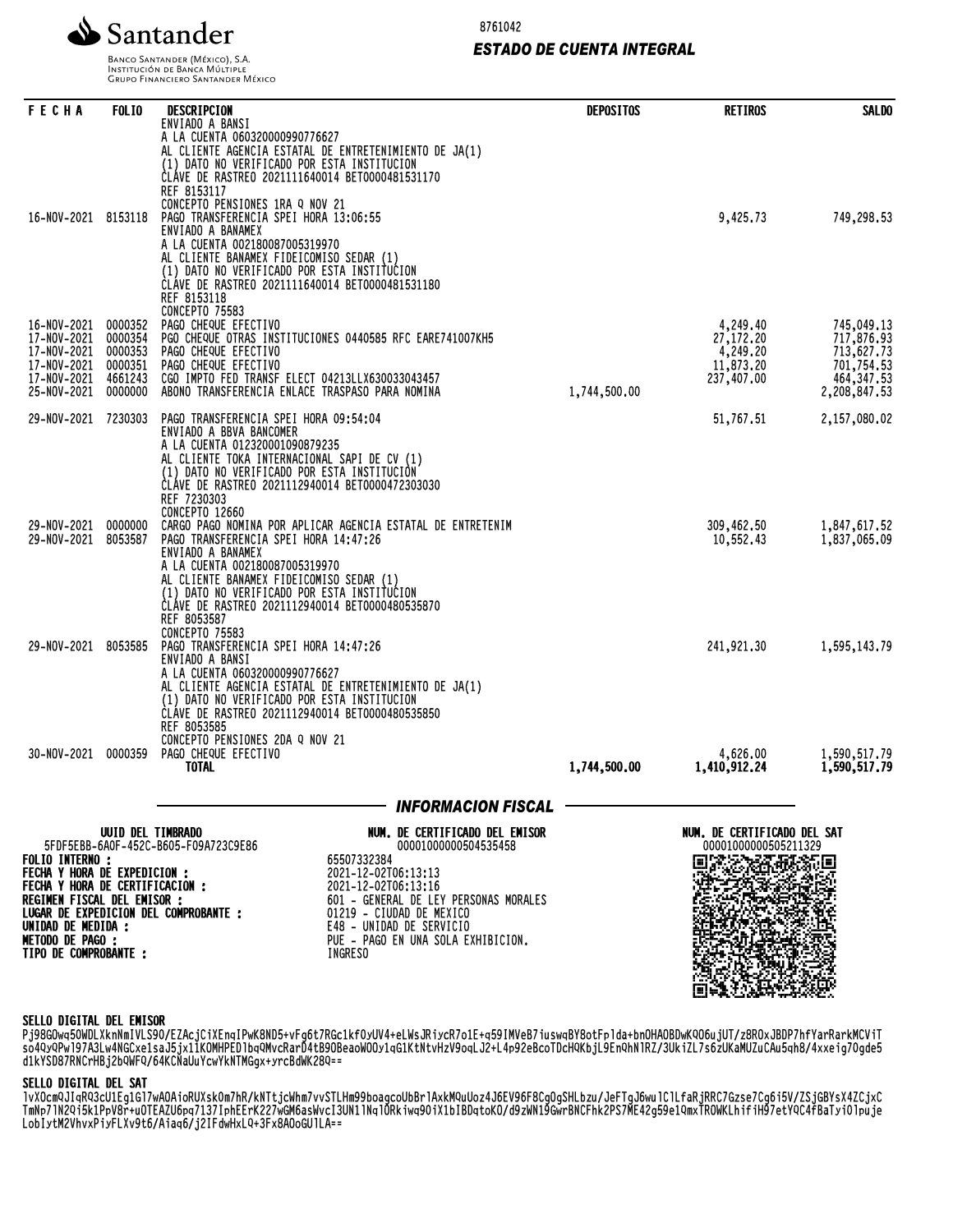

INSTITUCIÓN DE BANCA MÚLTIPLE **GRUPO FINANCIERO SANTANDER MÉXICO**  8761042

## **ESTADO DE CUENTA INTEGRAL**

# AGENCIA ESTATAL DE ENTRETENIMIENTO DE JA LISCO

1121876104247137358001

CODIGO DE CLIENTE NO. 47137358

PERIODO : 01 AL 30 DE NOVIEMBRE DE 2021

PAGO EN UNA SOLA EXHIBICION

HOJA 2 DE 2

## CADENA ORIGINAL DEL COMPLEMENTO DE CERTIFICACION DEL SAT

WILLIISTER EARLY HARD LOCAL THE WARD WAS UNLOCALLY TO A MARKET THE UNLOCALLY INTERFERING AND SUPPOSE THE UNLOCALLY THAT IS THE UNLOCALLY INTERFERING AND SUPPOSE THE UNLOCALLY INTERFERING A SUPPOSE THAT INTERFERING A SUPPOS 21132911

## ESTE DOCUMENTO ES UNA REPRESENTACIÓN IMPRESA DE UN CFDI

SIGNIFICADO DE ABREVIATURAS UTILIZADAS EN EL ESTADO DE CUENTA:

| ABONO (S)<br>ANULACION<br>ANUL=<br>NOM=<br>DEP=<br>DEPOSITO<br>NOMINA<br>$ANT =$<br>ORD=<br>ANTICIPO<br><b>DESEM=</b><br><b>DESEMPLEO</b><br><b>ORDEN</b><br>ANTICIP=<br>DEVOLUCION (ES)<br>DISPOSICION<br><b>ANTICIPADO</b><br>DEV=<br>$P =$<br><b>POR</b><br>ASEG=<br>ASEG=<br>AUTO=<br>AUTO=<br>BONT=<br>C=<br>DĪŠP=<br>Domic=<br>PAG=<br>PAGARE (S)<br>ASEGURAMIENTO<br><b>AUTOMATICO</b><br>PER=<br>DOMICILIACION<br><b>PERIODO</b> |  |
|------------------------------------------------------------------------------------------------------------------------------------------------------------------------------------------------------------------------------------------------------------------------------------------------------------------------------------------------------------------------------------------------------------------------------------------|--|
|                                                                                                                                                                                                                                                                                                                                                                                                                                          |  |
|                                                                                                                                                                                                                                                                                                                                                                                                                                          |  |
|                                                                                                                                                                                                                                                                                                                                                                                                                                          |  |
|                                                                                                                                                                                                                                                                                                                                                                                                                                          |  |
|                                                                                                                                                                                                                                                                                                                                                                                                                                          |  |
| EFEC=<br><b>EFECTIVO</b><br>AUTOMOVIL, AUTOMOTRIZ<br><b>PGO=</b><br>Pago                                                                                                                                                                                                                                                                                                                                                                 |  |
| ELEC=<br>EQUIV=<br>ELECTRONICO (A)<br>PZO=<br>REC=<br>REF=<br>NÚMERO DE CONTRATO DE FONDOS DE INVERSIÓN<br><b>PLAZO</b>                                                                                                                                                                                                                                                                                                                  |  |
| <b>RECIBO</b><br><b>EQUIVALENTE</b><br>BONIFICACION                                                                                                                                                                                                                                                                                                                                                                                      |  |
| REFERENCIA<br><b>CON</b><br><b>ESQUEMA</b>                                                                                                                                                                                                                                                                                                                                                                                               |  |
| <b>ESQ=<br/>FACT=<br/>FACT=<br/>FEC=<br/>G.A.T.=</b><br>C/U=<br>C.A.T.=<br>C.E.R.=<br>CAJ=<br>CANC=<br>FACTURACION<br>FACTURACION<br><b>REN=</b><br>RENDIMIENTO                                                                                                                                                                                                                                                                          |  |
| CADA UNO (A)<br>COSTO ANUAL TOTAL<br>COSTO EFECTIVO REMANENTE<br>$\overline{\mathsf{S}^+}$<br><b>SOBRE</b>                                                                                                                                                                                                                                                                                                                               |  |
| SALVO BUEN COBRO                                                                                                                                                                                                                                                                                                                                                                                                                         |  |
| FEDERAL (ES)<br>GANANCIA ANUAL TOTAL<br>SBC=<br>SDO=<br>SEG=<br><b>SALDO</b>                                                                                                                                                                                                                                                                                                                                                             |  |
| CAJERO (S)<br>CANCELACIÓN<br>IMPTO=                                                                                                                                                                                                                                                                                                                                                                                                      |  |
| <b>IMPUESTO (S)</b><br>SEGURO (S)                                                                                                                                                                                                                                                                                                                                                                                                        |  |
| SER=<br>INI=<br>CAPITAL<br>SERVICIÓ                                                                                                                                                                                                                                                                                                                                                                                                      |  |
| CAP=<br>CDMX=<br>CERTIF=<br>INICIAL<br>INTS= INTERES (ES)<br>= INTERNACIONAL<br>CIUDAD DE MEXICO<br>ĪNĪ<br>$SPEI =$<br>SISTEMA DE PAGOS ELECTRONICOS                                                                                                                                                                                                                                                                                     |  |
| <b>INTAL=</b><br>$SUC =$<br>SUCURSAL<br><b>CERTIFICADO</b>                                                                                                                                                                                                                                                                                                                                                                               |  |
| $\overline{I}$ =<br><b>INV=</b><br><b>TASA</b><br>CGO=<br>INVERSION<br><b>CARGO</b>                                                                                                                                                                                                                                                                                                                                                      |  |
| CH=<br>COB=<br>INVALID=<br>CHEQUE (S, RA)<br>INVALIDEZ<br>LINEA DE CREDITO INMEDIATA<br>TARJ=<br>TEF=<br>TARJETA (S)<br>TRANSFERENCIA ELECTRONICA DE FONDOS                                                                                                                                                                                                                                                                              |  |
| $ICI =$<br><b>COBRO</b>                                                                                                                                                                                                                                                                                                                                                                                                                  |  |
| LIQ=<br>LOC=<br>TERMINAL PUNTO DE VENTA<br>COM=<br>COMISION<br>TPV=                                                                                                                                                                                                                                                                                                                                                                      |  |
| <b>TRANSFERENCIA</b><br>$CR =$<br><b>TRANSF=</b><br><b>CREDITO</b>                                                                                                                                                                                                                                                                                                                                                                       |  |
| <b>CRED=</b><br><b>CREDITO</b><br>VTA=                                                                                                                                                                                                                                                                                                                                                                                                   |  |
| <b>LIQUIDACIÓN<br/>LINEA DE COBERTURA<br/>LINEA DE PROTECCIÓN INMEDIATA<br/>MORATORIO (S)<br/>MORATORIO (S)</b><br>VENTA (S)<br>VENCIMIENTO<br>$V$ TO=                                                                                                                                                                                                                                                                                   |  |
| LPI=<br>MORA=<br>N. OP=<br>CTA= CUENTA (S)<br>CTA VIRT= CUENTA VIRTUAL<br>NUMERO DE ÒPÉRACIÓN (ES)                                                                                                                                                                                                                                                                                                                                       |  |

Proteja su información suscribiéndo a Paperless, su estado de cuenta por correo<br>electrónico, en cualquiera de nuestras sucursales Santander.